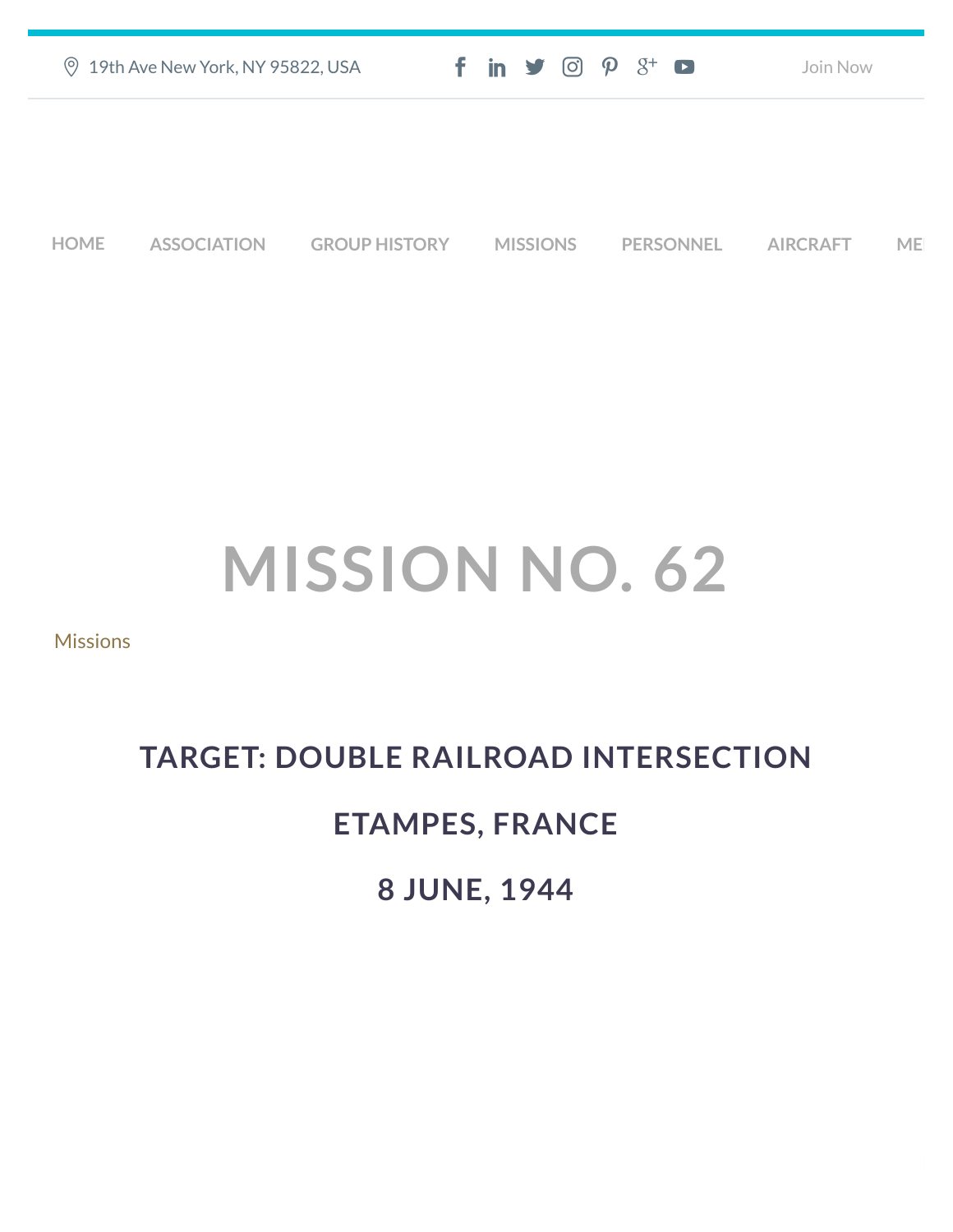

The 457th sent a complete Combat Wing of three 12- aircraft boxes to destroy the double railroad intersection at Etampes, thirty miles south of Pans on the main rail line from Orleans to Tours. Major Leroy Watson was Air Commander with Lt. Edward B. Dozier as pilot. Captain J. L. Smith was Commander of the low box, and Mark R. Belcher was pilot, and Major George A. Beere was Commander of the high box with Captain William L. Gibbons as pilot.

There was a complete undercast over the target area. As no PFF equipment was available, the planned attack on Etampes was abandoned. After searching for targets of opportunity until several aircraft were low on fuel, the formation returned to the Base without bombing. No enemy fighter opposition was encountered; however, several craft sustained battle damage due to flak. The sky was clear over the Channel and the Group had an excellent view of the many ships, from battleships to barges, that filled the Channel. Near Cherbourg a battleship was shelling the Coast.

|    | <b>MISSION NO. 62</b><br>June 8th 1944 |                       |                     |       |  |  |  |  |
|----|----------------------------------------|-----------------------|---------------------|-------|--|--|--|--|
|    | 748th Squadron                         | 749th Squadron        | 750th Squadron      | 751th |  |  |  |  |
|    | A/C #458                               | A/C # 062             | A/C # 098           | A/C#  |  |  |  |  |
| р  | Lt Mark R. Belcher                     | Lt William L. Gibbons | Lt Edward B. Dozier | L.    |  |  |  |  |
| cp | Lt jesse L. Smith                      | Lt George A. Beere    | Lt Leroy H. Watson  | U.    |  |  |  |  |
| n  | Lt William H. Dupont                   | Lt William J. Brandt  | Lt Roland O. Byers  | L.    |  |  |  |  |